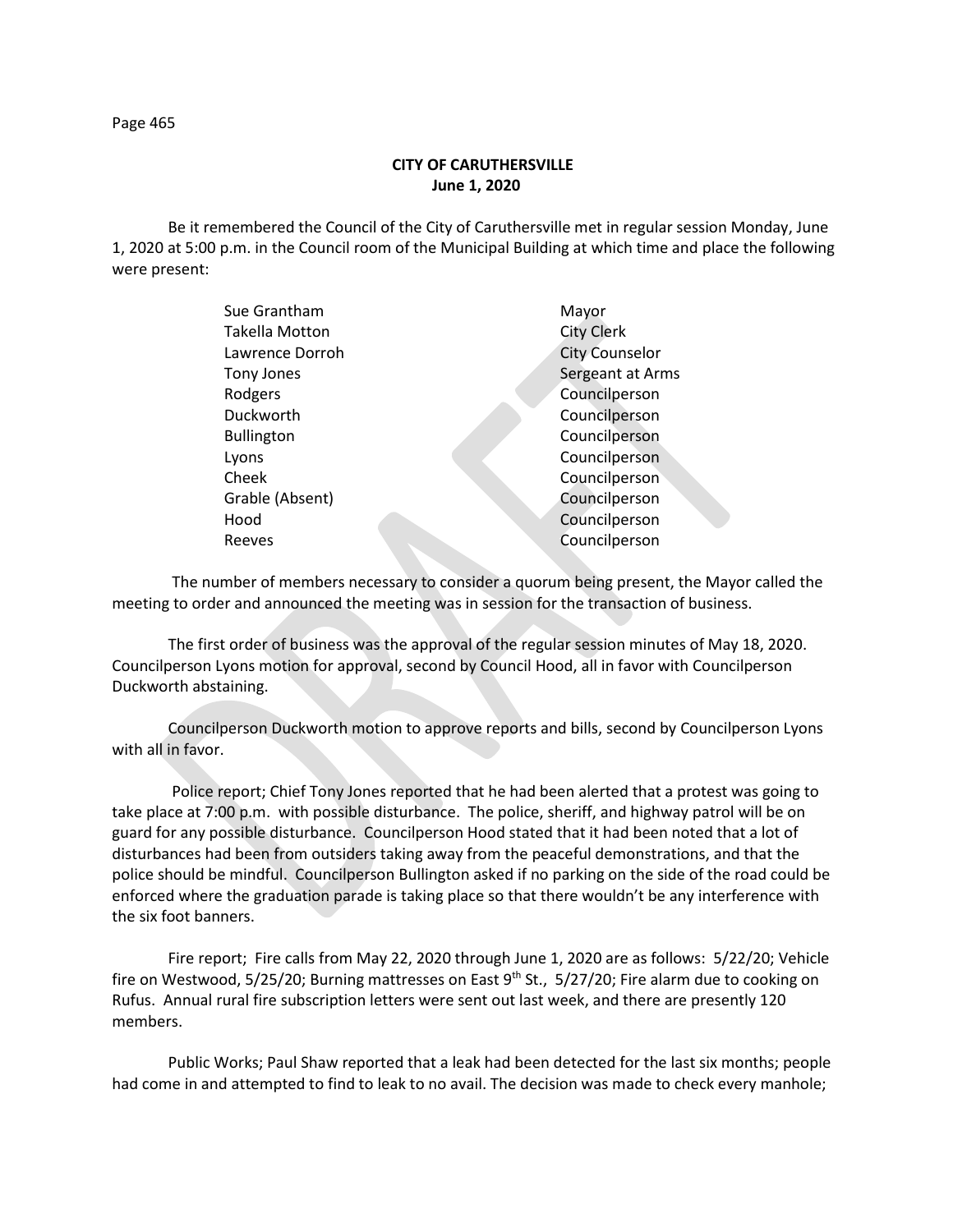the leak was found quickly. The leak was occurring on  $4<sup>th</sup>$  and Eastwood which was shut down and clamped off; the plant has shut off for the first time since March. Mr. Shaw asked for approval to move money from the General Fund from FEMA for the flooding to the accounts in which projects had been paid from. Councilperson Duckworth motion for approval, second by Councilperson Hood, with all in favor. There have been complaints to the State about the limb pile. In order to get the situation under control the remotes will have to be reprogrammed, and the gates opened only by an employee to restore order. Councilperson Rodgers reported that Westwood apartments were having sewer problems; Paul Shaw stated that they would probably have to rod it out again.

Code Enforcement; Barry Gilmore reported that the State had sent information sheets in order to stay compliant concerning the limb pile. There have been 121 notices sent out with some being resolved and others ongoing. Thirteen properties have been billed to taxes, 6 blighted properties have been resolved, and the old Gaithers and the old beauty school buildings will be coming down. There's a house on East 9<sup>th</sup> St. that will be coming down, and maybe one on Truman, still working out details. The cleanup has started, which will be from June 1<sup>st</sup> through June 26<sup>th</sup>; trash can be put out four days prior to your trash pickup day. Week 1 is Tuesday trash day, week 2 is Friday trash day, week 3 is Thursday trash day, and week 4 is Wednesday trash day. The Colorado contractor for the Wal-Mart building for the medical marijuana will be looking to hire local people that qualify; late August is being targeted for startup. Councilperson Rodgers inquired about the ditch on Bell that needs cleaning up which at one time was talked about being fill in. The Y at Bell and Adams also needs mowing, which the City owns. Mr. Gilmore will be getting with the Street department about their schedule, and there was discussion of the community worker helping with the clean out of the ditch. The Young property on  $12<sup>th</sup>$  St. was also brought up about its condition, which has been sold. There was discussion of hiring temporary part timers to help with the mowing. Councilperson Bullington motion to hire seasonal part timers, second by Councilperson Duckworth with all in favor.

Library report; Teresa Tidwell reported that as of last week the State library had \$589,000 available through the CARES Act , on a first come first serve basis. Ms. Tidwell applied for an \$8,300 grant for an adult self-checkout station and nine chrome books for board members to use for remote meetings. The summer reading program will be "Imagine Your Story" which will be digital and will be done in conjunction with the Humane Society. Fifty dollars will be given to anybody that does 100 hours of reading up to \$500 will be given. The Library will also be partnering with the Pemiscot County 4h that will be doing the reading online along with the activities. The Missouri Conservation will also bring items for the area in the back of the Library. Ms. Tidwell was commended for her creativity and hard work that she brings to the Library.

Mayor Grantham reported that Parks & Recreation had a soft opening for today; Lamonte Bell wil be picking up supplies this evening.

Economic Development; Jana Merideth reported meeting with Richard Proffer, and he's been working remotely on behalf of the City. There will be meetings June 9, 2020 with BLP at the Library, and cleanup at Dorroh Hall at East Memorial Methodist Church at 11:00 a.m. Workforce Development meets June 22, 2020 at the Library at 10:30 a.m. Downtown Tourism Committee will schedule a meeting at a later date. Mayor Grantham and Ms. Merideth will be meeting with Mr. Proffer June 22, 2020 to discuss the study that he conducted while working remotely. The Coover grant is ongoing in which all the staff has all gone to part time and everything is backed up. Economic Action Development Action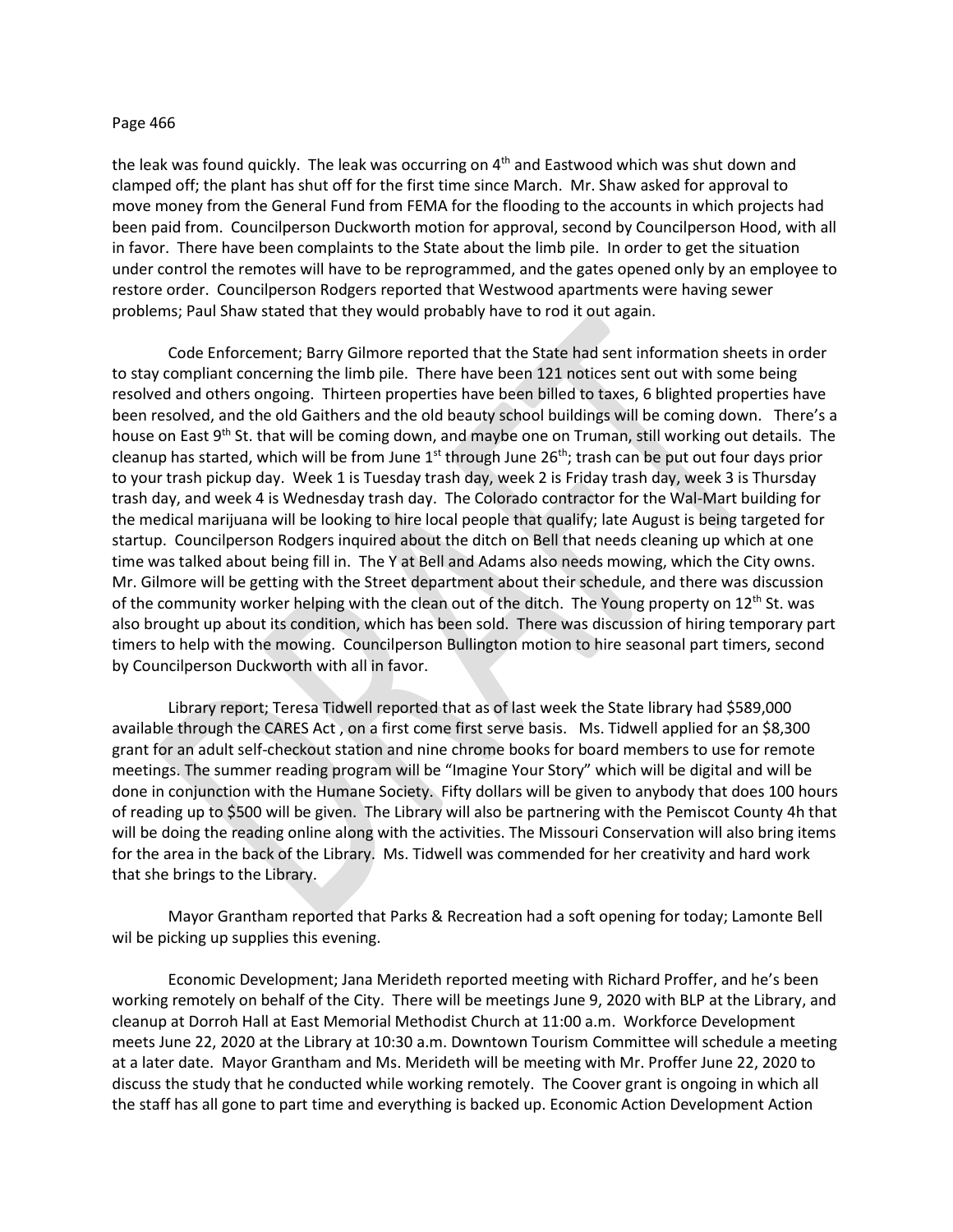Committee meets June 23, 2020 at 5:00 p.m. A2H is close to giving a virtual visionary gross marking tool to use for the Arts Council grant.

Mayor Grantham reported that the Casino had a great opening, with safe guards such as shields, masks, and temperatures readings, and social distancing in place.

Introduction to Bills; Counselor Dorroh introduced bills concerning street lighting and the franchise tax with Ameren for a long term agreement with the City, which requires a 30 day inspection before final passage. Councilperson Duckworth made motion for first reading, second by Councilperson Hood as follows:

## **BILL NO. 2020-08 ORDINANCE NO. 2020-08**

**AN ORDINANCE PROVIDING FOR THE LIGHTING BY ELECTRICITY OF THE STREETS, AVENUES, ALLEYS, AND OTHER PUBLIC PLACES IN THE CITY OF CARUTHERSVILLE, IN THE STATE OF MISSOURI AND OTHER ELECTRIC SERVICE REQUIREMENTS OF THE CITY, BY CONTRACT, SETTING FORTH THE TERMS OF THE PROPOSED CONTRACT BETWEEN THE CITY AND UNION ELECTRIC D/B/A AMEREN MISSOURI, ITS SUCCESSORS AND ASSIGNS, AND PERMITTING SAID COMPANY TO ERECT, OPERATE, AND MAINTAIN POLES, LINES, WIRES, CABLES, TRANSFORMERS, AND OTHER APPLIANCES IN THE STREETS AND ALL OTHER PUBLIC PLACES, NECESSARY FOR AND APPURTENANT TO THE PERFORMANCE OF SAID CONTRACT AS DESCRIBED HEREIN.**

Councilperson Duckworth made motion to place Bill No. 2020-08 in the Clerk's office for public inspection until the July meeting, second by Councilperson Lyons, which resulted in the following vote:

| Reeves    | Yes | Rodgers    | Yes. |
|-----------|-----|------------|------|
| Duckworth | Yes | Bullington | Yes  |
| Lyons     | Yes | Cheek      | Yes. |
| Hood      | Yes |            |      |

The next bill up was for the renewing of the franchise tax granting for a period of 20 years. Councilperson Duckworth motion for a first reading, second by Councilperson Hood as follows:

## **BILL NO. 2020-09 ORDINANCE NO. 2020-09**

**AN ORDINANCE RENEWING AN EXISTING FRANCHISE AND GRANTING FOR A PERIOD OF TWENTY (20) YEARS TO UNION ELECTRIC COMPANY D/B/A AMEREN MISSOURI, A CORPORATION, ITS SUCCESSORS AND ASSIGNS, A NON-EXCLUSIVE FRANCHISE, RIGHT, PERMISSION, AND AUTHORITY TO CONSTRUCT, RECONSTUCT, EXCAVATE FOR, PLACE, MAINTAIN, OPERATE, AND USE ALL EUIPMENT, FACILITIES, DEVICES, MATERIALS, APPARATUS OR MEDIA INCLUDING BUT NOT LIMITED TO DUCTS, LINES, PIPES, HOSES, CABLES, CULVERTS, TUBES, POLES, TOWERS, WIRES, CONDUITS, CONDUCTORS, MANHOLES, TRANSFORMERS, UNDERGROUND VAULTS, SWITCHGEAR, CAPACITORS, RECEIVERS, AND TRANSMITTERS, WITH ALL NECESSARY OR APPROPRIATE APPURTENTANCES AND APPLIANCES IN CONNECTION THEREWITH, IN, ALONG, ACROSS, OVER AND UNDER THE STREETS, ROADS, ALLEYS, SIDEWALKS, SQUARES, BRIDGES, AND OTHER PUBLIC PLACES IN THE CITY OF CARUTHERSVILLE AND AREAS DEDICATED TO THE CITY FOR PUBLIC UTILITY USE, FOR THE PURPOSE OF TRANSMITTING, FURNISHING AND DISTRIBUTING ELECTRICITY WITHIN AND THROUGH SAID CITY, PRESCRIBING THE**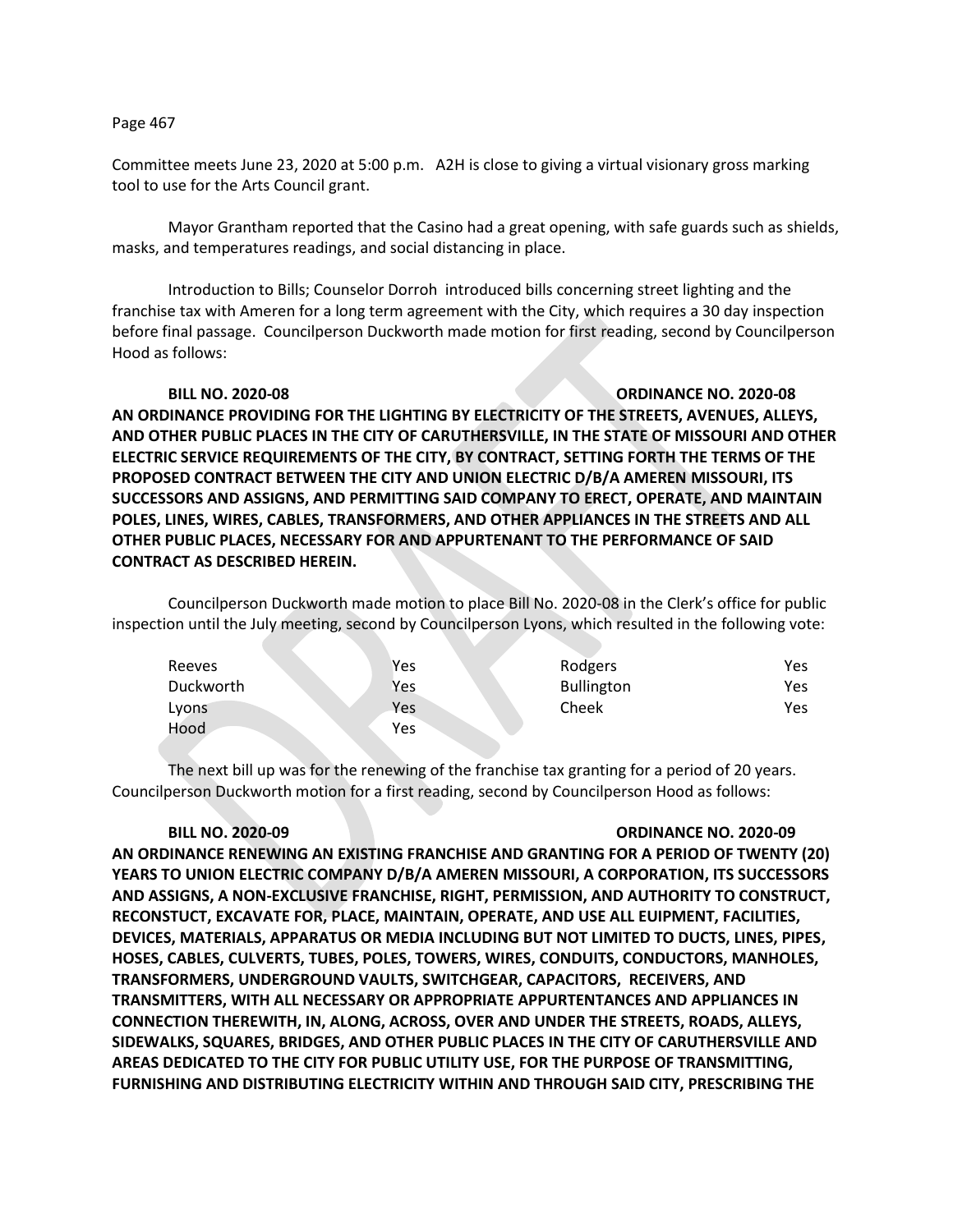## **TERMS AND CONDITIONS OF SUCH GRANT, IMPOSING CERTAIN OBLIGATIONS UPON THE GRANTEE, ITS SUCCESSORS AND ASSIGNS, SUCCESSIVELY, IN CONNECTION THEREWITH.**

Councilperson Hood made motion to place Bill No. 2020-09 in the Clerk's office for public inspection until the July meeting, second by Councilperson Duckworth, which resulted in the following vote:

| Reeves    | Yes | Rodgers           | Yes. |
|-----------|-----|-------------------|------|
| Duckworth | Yes | <b>Bullington</b> | Yes  |
| Lyons     | Yes | Cheek             | Yes  |
| Hood      | Yes |                   |      |

The final bill introduced was for an ordinance for a one year trial period for the sale and discharge of fireworks. Councilperson Lyons made motion for the first reading, second by Councilperson Hood as follows:

# **BILL NO. 2020-10 ORDINANCE NO. 2020-10 AN ORDINANCE TEMPORARILY PERMITTING THE SALE AND DISCHARGE OF FIREWORKS IN THE CITY OF CARUTHERSVILLE AND IMPOSING RESTRICTIONS THEREON**

Councilperson Hood motion for the second reading, second by Lyons, the question being shall Bill No. 2020-10 pass and become known as Ordinance No. 2020-10, which resulted on said question to wit:

|           | Yes |                   | Yes |
|-----------|-----|-------------------|-----|
| Reeves    |     | Rodgers           |     |
| Duckworth | Yes | <b>Bullington</b> | Yes |
| Lyons     | Yes | Cheek             | Yes |
| Hood      | Yes |                   |     |

Chief Tony Jones had given Counselor Dorroh some information concerning Hale Fireworks for a lease agreement with the City for the parking lot of the Cupples building for a \$1,000 rental from June 26, 2020 through July 10, 2020. They would have to provide an updated certificate of insurance and purchase a business license. Councilperson Duckworth motion for approval, second by Councilperson Rodgers, which resulted in the following vote:

| Reeves    | Yes | Rodgers           | Yes |
|-----------|-----|-------------------|-----|
| Duckworth | Yes | <b>Bullington</b> | Yes |
| Lyons     | Yes | Cheek             | Yes |
| Hood      | Yes |                   |     |

Councilperson Rodgers inquired about revisiting the Sales Use Tax, which capture online sales outside of the state that come into Missouri. Counselor Dorroh will be looking into as to when it could be placed on the ballot.

Charles Cain wanted to know if there could be extractions from Ameren in lieu of the 20 year agreement; Counselor Dorroh stated discussion could be made for certain concessions.